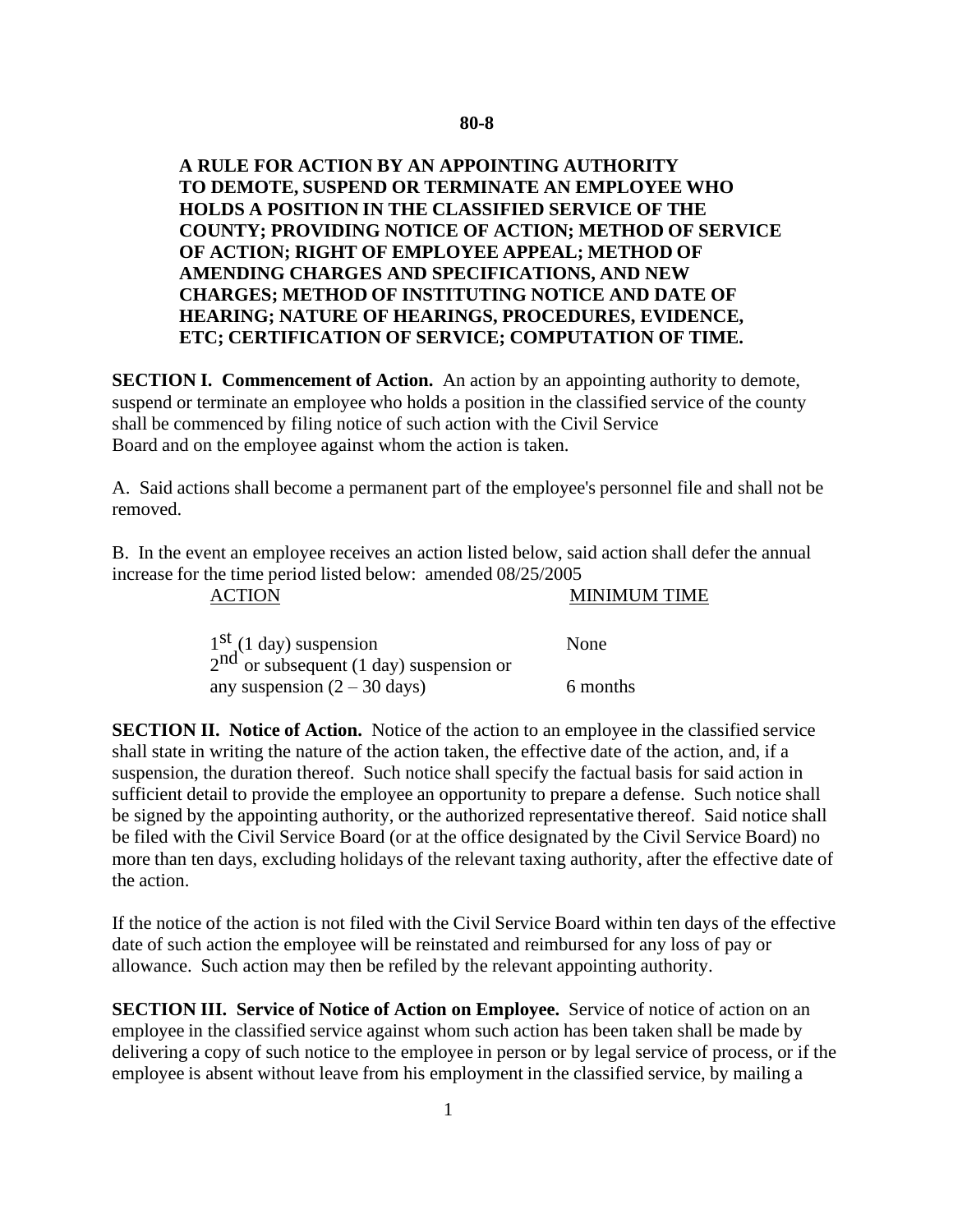copy of such notice by certified United States mail to the last known address of said employee as reflected in the personnel records of the Human Resource Department.

**SECTION IV. Suspension of a Classified Employees for a Reasonable Period.** Any appointing authority may suspend an employee for a reasonable period not to exceed thirty working days pending hearing and decision. Every such suspension shall be without pay, provided, however, that the Civil Service Board shall have the authority to investigate every such suspension and, in case of its disapproval, shall have the power to restore pay to the employee for such suspended time.

**SECTION V. Appeal by Employee to the Board, Right of Appeal, Etc.** An employee who has been demoted, suspended or dismissed by their appointing authority from a position in the classified service, and who has been duly appointed to such position in accordance with the Act and these rules and who has attained status by serving the required probationary period, shall have the right to appeal such action to the Civil Service Board. To appeal, the employee shall, within ten calendar days (excluding holiday's of the relevant taxing authority) after the charges are filed with the Civil Service Board or after the date of service upon them of notice of such action, whichever is later, file their appeal, in writing in the Civil Service Board; it shall be sufficient for the employee to deny the charges or reasons given for the action taken, and request a hearing before the Civil Service Board. The appeal shall be signed by the employee or their attorney, and shall state the address to which a copy of the notice of hearing and other pleadings or papers filed in this action should be mailed. Copy of such appeal shall forthwith be served upon the appointing authority or its representative who initiated the action against the employee by delivery or regular United States mail to their address of record.

**SECTION VI. Amendments to Charges and Specifications, New Charges, Etc.** Such amendments shall be filed in the Civil Service Board, and a copy thereof served upon the employee by delivery or regular United States mail, to their address of record. amended: 5/12/2022

When an employee does not appeal the action, any amendments to charges or specifications, or the action taken or recommended, against the employee shall be filed with the Civil Service Board. Notice to the employee shall be served upon the employee in the same manner required for service of the original notice of action. The employee shall have ten days after such amendments are filed with the Civil Service Board or after service upon them of such amended action, whichever is later within which to appeal.

**SECTION VII. Date of Hearing, Notice, Etc.** When the action of an appointing authority is appealed by the employee against whom it is taken, the Civil Service Board shall set a date, time and place for the hearing, and so notify the appointing authority and the employee.

**SECTION VIII. Prehearing Discovery.** The complaining employee and the appointing authority may obtain discovery by one or more of the following methods:

- A. Depositions upon oral examination.
- B. Written Interrogatories.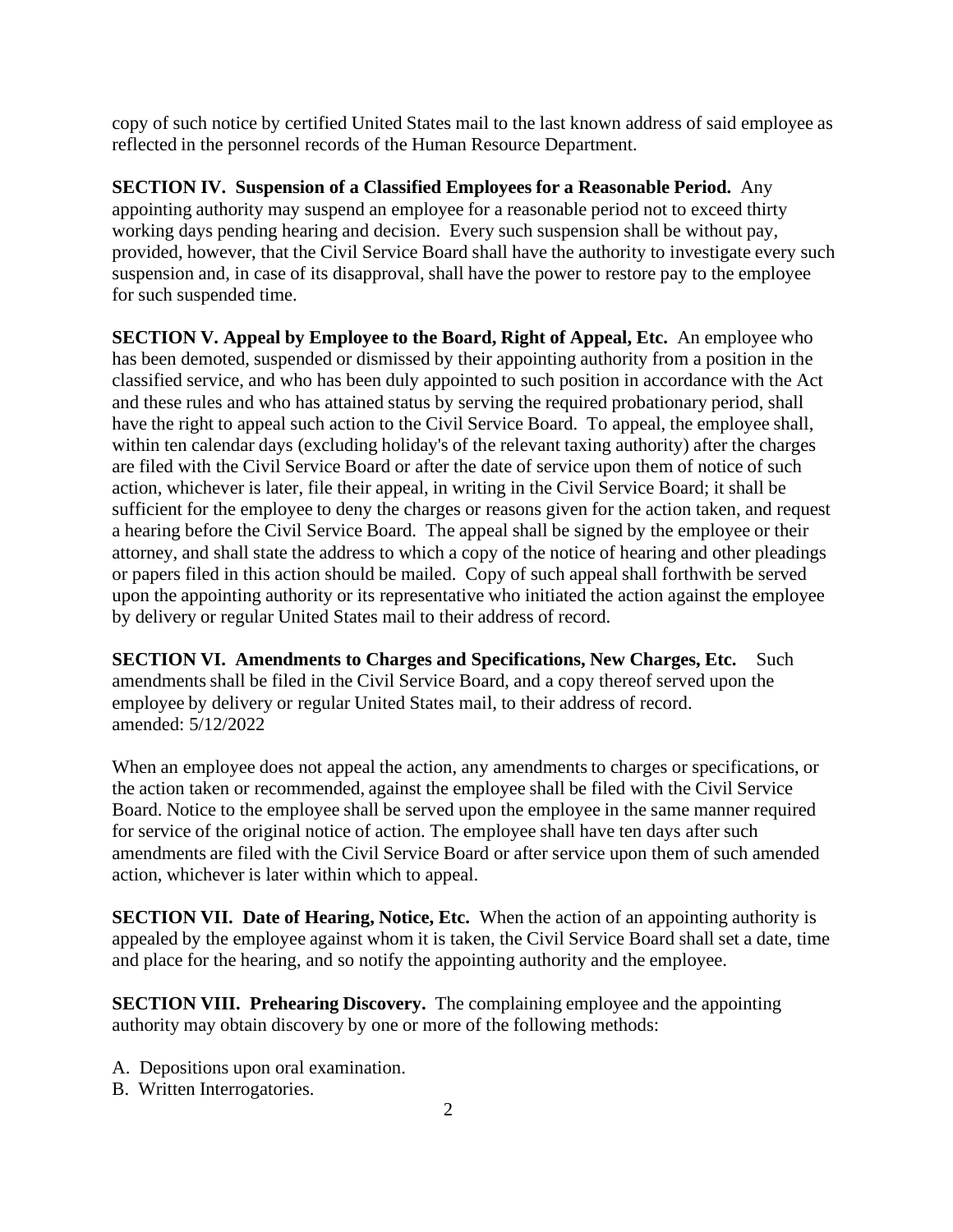- C. Production of documents or things.
- D. Request for admissions.

The use and frequency of these discovery methods are subject to the discretion of the Civil Service Board or if so empowered by the Civil Service Board attorney. The parties may obtain discovery regarding any matter, not privileged, that is relevant to the subject matter of the pending action. In the event of noncompliance with requested discovery, upon reasonable notice to the other parties, a party may apply to the Civil Service Board for an order compelling discovery. The Civil Service Board may resolve such a matter or may empower the Board's attorney.

**SECTION IX. Prehearing motions and service of subpoenas.** All motions directed to the legal sufficiency of any claim or defense, the jurisdiction of the Civil Service Board, or any discovery matter must be filed and heard prior to the commencement of the hearing upon the grievance, complaint or appeal. The Civil Service Board attorney shall resolve all motions.

The sheriff of any county shall serve subpoenas and shall receive the same fees as they normally charge for such services, and each witness who appears, in obedience to a subpoena before the Civil Service Board, a member thereof or its director, shall receive for their attendance the fee and mileage provided for witnesses in the circuit courts of this state. These expenses shall be the responsibility of the party requesting the service of subpoena or testimony of the witness.

## **SECTION X. Pre-hearing Procedure.**

A. Case Management Conferences. At any time after the employee files his or her appeal, the hearing officer on his or her own initiative may convene, or a party, by serving a notice may request the hearing officer convene, a case management conference. The matters to be considered shall be specified in the order or notice setting the conference. At such a conference, the hearing officer may:

schedule or reschedule the service of motions, pleadings and other papers;

- 2. set or reset the times of hearings;
- 3. coordinate the progress of the action;
- 4. limit, schedule, order, expedite and otherwise address discovery;

5. schedule the disclosure of witnesses and exhibits and allow opportunity for review and inspection of exhibits;

6. schedule disclosure of witnesses and the discovery of facts known and opinions held by such experts;

- 7. schedule and hear motions in limine.
- 8. pursue the possibilities of settlement;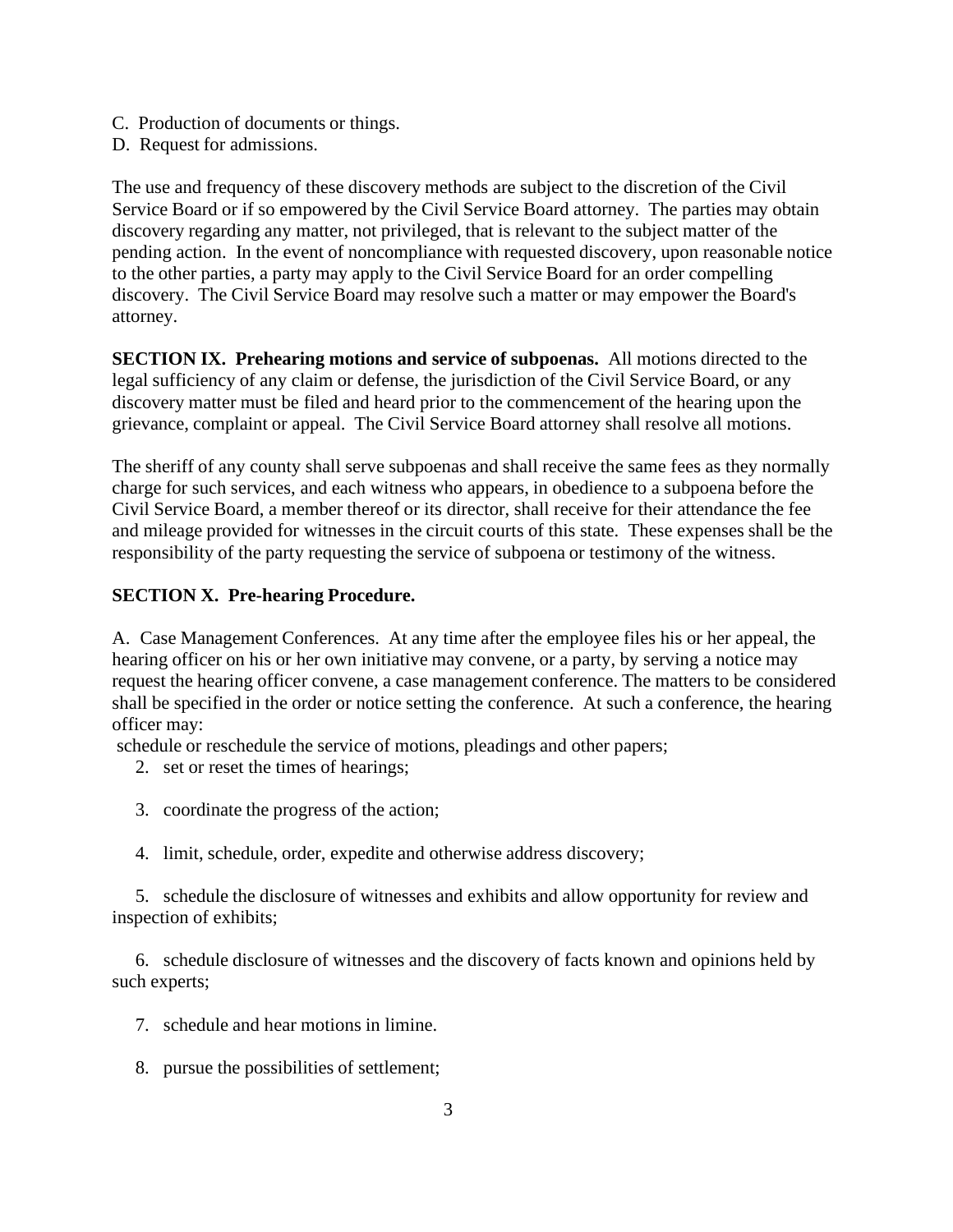- 9. require filing of preliminary stipulations if issues can be narrowed; and
- 10. schedule other conferences or determine other matters that may aid in the disposition of the action.

B. Pre-hearing Conference. After the action is scheduled for hearing, the hearing officer may, on his or her own initiative, or shall on a timely motion of any party, require the parties to appear for a conference to consider and determine;

1. the simplification of issues;

2. the possibility of obtaining admissions of fact and of documents that will avoid unnecessary proof;

- 3. the limitation of the number of witnesses;
- 4. any matters permitted under subdivision (A) of this section.

C. Pre-hearing Order. The hearing officer may make an order reciting the action taken at a conference and any stipulations made. The order shall control the subsequent course of the action unless modified to prevent injustice.

**SECTION XI. Nature of hearings, procedures, evidence, etc.** Hearings will be conducted as informally as is compatible with justice. The appointing authority and then the employee shall be given the opportunity to make opening statements before presentation of evidence. The appointing authority will present their case first and after completion, the employee will present their case. Members of the Board may direct questions to any party or witness at any time during the proceedings. Each side will be given the opportunity, at the appropriate time, to cross-examine the witness. Both sides will be allowed to make closing statements.

A. The Civil Service Board's attorney shall act as hearing officer at any hearing.

B. The Civil Service Board will not be bound by strict rules of evidence. Testimony and evidence will be restricted to the pleadings or, in the event of an appeal of a disciplinary action, will be restricted to the charges and defenses. Any evidence unconnected with the charges will not be allowed. Either party may invoke the rule of excluding witnesses from the hearing room until such time as they are called to testify.

C. A file comprised of the employee's personnel record will be introduced as Civil Service Board exhibit "1". A hearing file comprised of all papers, correspondence, and documents relative to the appeal will be introduced as Civil Service Board exhibit "2". Both sides will be given the opportunity to object to the consideration of the Civil Service board to any portion of these files.